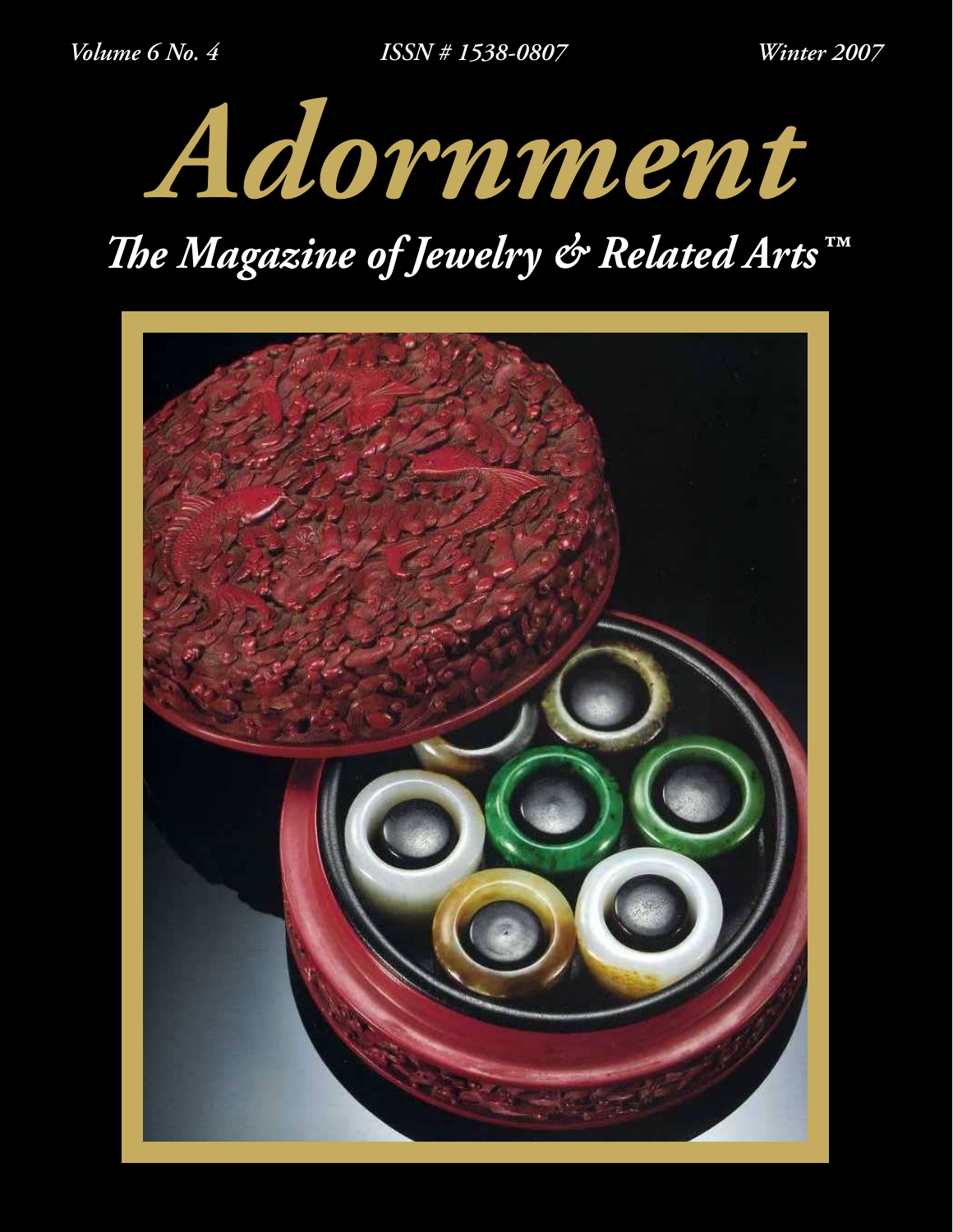

Carved jade archer's rings, one with jade case, 19th-20th c. The two green rings are jadeite, the others nephrite. *(Courtesy Eldred's Auction Gallery)*



Qing dynasty ivory rings, one with silver liner. (top row *University of Missouri Anthropology Museum*; bottom row *Special Collections/Musselman Library, Gettysburg College)*



Jade rings, top row Burmese jadeite, bottom row nephrite. *(author's collection).*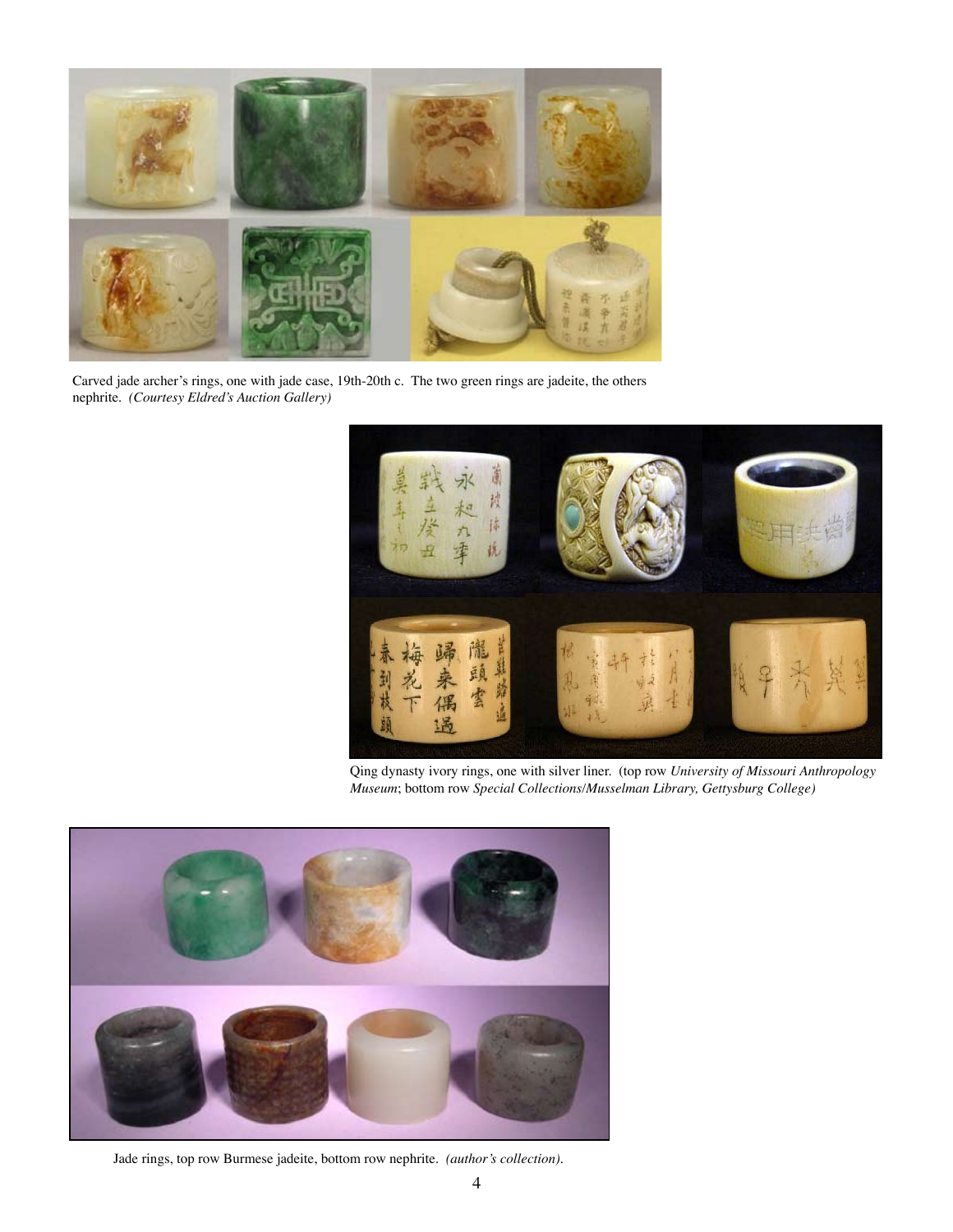# **Chinese Thumb Rings: From Battlefield to Jewelry Box**

#### *By Eric J. Hoffman*

It is not often that an implement of warfare evolves into an item of jewelry. But that is precisely what happened with Chinese archer's rings.

From ancient times, archery in Asia was well developed for warfare, hunting, and sport. Archery implements have been unearthed in Chinese tombs going back at least 4000 years. The Mongolian warriors who conquered China in 1271 to establish the Yuan dynasty owed much of their success to their skill in shooting arrows from horseback. Their implements, techniques, and tactics allowed them to shoot their targets from galloping horses and then twist around in the saddle for a parting backward shot after passing. The Manchu clan that conquered China 400 years later to establish China's final dynasty, the Qing, was equally skilled with bow and arrow. Their prowess with archery—again, especially from horseback allowed a relatively small band of Manchus to conquer all of China and rule it for over 250 years.

A number of technological developments contributed to the success of archery in northeastern China. Among these was the use of archer's rings, called *she* in ancient China (modern term *banzhi*). The archer's ring is used on the thumb of the stronger hand, the one that pulls the bowstring. In addition to protecting the thumb, the ring provides a precise release action for the bowstring. The sidebar at the end of this article explains how these thumb rings were actually used.



Earliest known archer's ring, nephrite jade, excavated from tomb of Fu Hao (1250 BC).

An early form of archer's thumb ring was found in the tomb of Fu Hao, the powerful consort of the fourth king of the Shang dynasty (1250 BC). Like other very early archer's rings, it had a slot cut into it to engage the bowstring. Other early rings, from roughly the Zhou dynasty period (about 1000 B.C.), had a small tooth projecting from the side. Archaeologists speculate that this helped pull the bowstring across the trigger mechanism of a crossbow, but that it later degenerated into a traditional embellishment. Some early archer's rings, including Fu Hao's, have one or more small suspension holes to allow the ring to be tied to the archer's wrist or belt.

Archery was also used for hunting game. Upcoming bow-and-arrow hunts were mentioned in Chinese "oracle bone" inscriptions dating back 3,500 years. From its beginnings in warfare and hunting, archery soon became a sport, and later, a skill that any cultured Chinese gentleman was expected to master. Up through the end of the Ming Dynasty (1368–1644) archery remained one of the standard examination tests for civil service.

As the Qing dynasty declined in the late 1800s and China faced attack from modern foreign powers, archery became less relevant as a military skill. Chinese scholar-gentlemen soon dispensed with the difficult business of actually mastering archery and simply wore an archer's ring on their thumb to imply a manly skill they did not truly possess. Many Chinese portraits painted in the 18th and 19th centuries depict high officials and well-off merchants—who clearly spent no time on horseback chasing down targets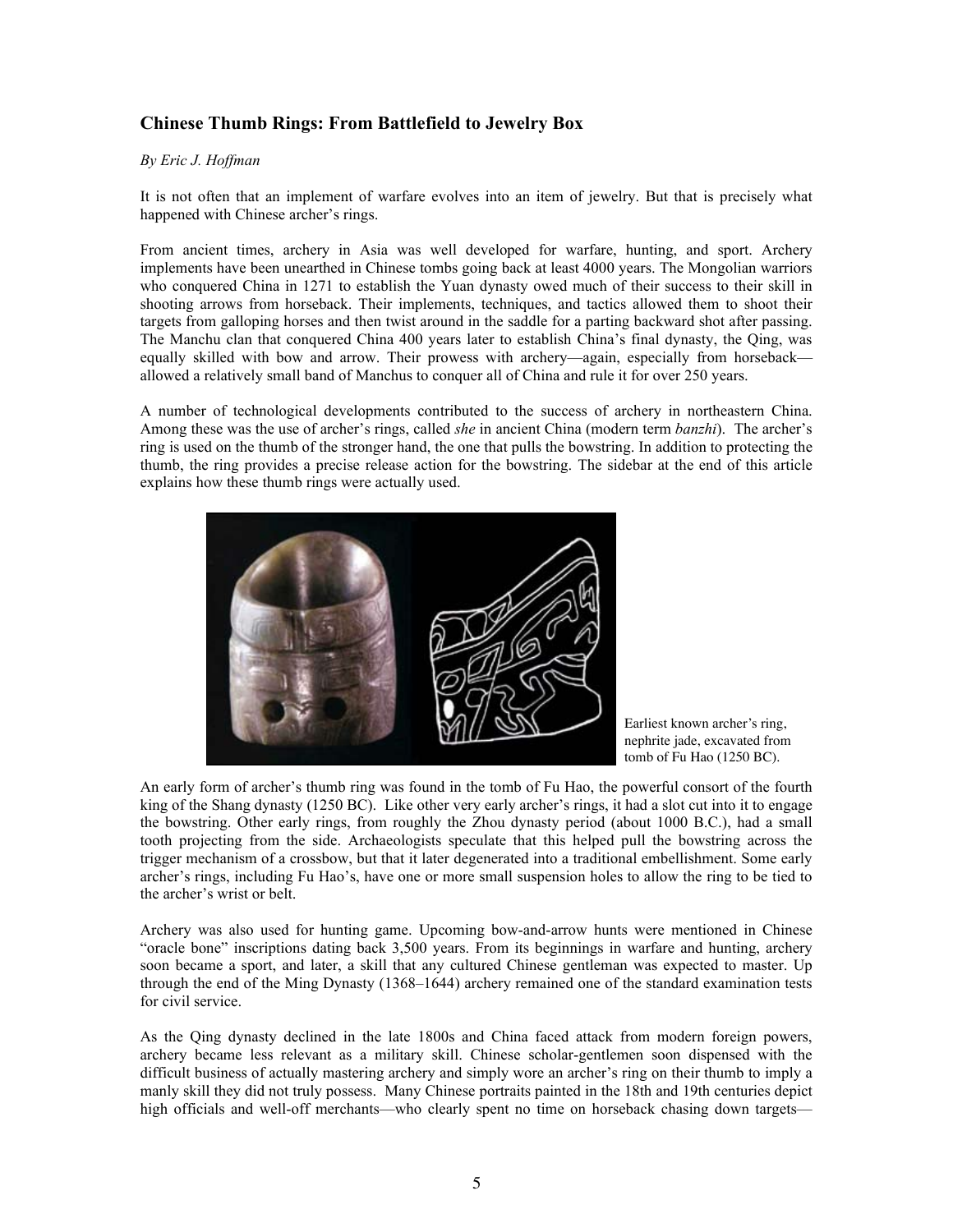proudly wearing their archer's rings. From its practical origins four millennia earlier, the archer's ring had evolved into a fashionable adornment, a status symbol among the wealthy and cultured.

Two early agate archer's rings with projecting tooth. Warring States period (left), Han dynasty (right). *(University of Missouri Anthropology Museum).*



## **Embellishing the Rings**

It's surprising that an item as small and plain as a cylindrical thumb ring can provide so much opportunity for artistry. Much of the enjoyment of these rings comes from the materials they are made of. The earliest archer's rings were usually made of horn, jade, or ivory. But as archer's rings became more ornamental and less practical, the materials that could be used expanded greatly. In this way they are very similar to Chinese snuff bottles, and many of the same materials were used.

The archer's ring must be reasonably hard and durable. To a Westerner the obvious choice of material would be metal, but surprisingly few metal rings are known. Perhaps forming a ring from bronze or silver was simply not challenging enough for the Chinese artisan.



Iron ring with silver inlay and remnants of gold, ca. 13th c. (two views) and 18th c. silver and enamel ring. *(University of Missouri Anthropology Museum).* 

Archer's rings in various hardstones are the most common. Of course the stone that holds the place of honor in China is jade. Nephrite jade is in fact a very practical choice as it is the toughest (hardest to break) of all stones, and lovely as well. As we have seen, the oldest known archer's ring was made of this precious material. By the Qing dynasty, archer's rings had mostly become personal adornments rather than utilitarian accessories for archery, and many of them were now made from the other type of true jade, jadeite. Jadeite, which was not used in China in significant amounts until the late 1700s, comes in a more exciting color palette than its sister jade, nephrite. Nephrite's subtle colors, and jadeite's more brilliant hues, along with the swirls and patches of contrasting color often seen in jade, make even an undecorated thumb ring a thing of beauty.

Although many thumb rings are left undecorated to show off the material, others have a design or inscription incised into the ring's cylindrical surface or carved in low relief. Agate is another popular material for thumb rings, and the artist often takes advantage of that material to carve cameo style scenes through contrasting layers of color.

In India, the archer's rings are usually of the tabbed form, rather than the cylindrical Manchu style. Many of these are nephrite jade, and India's Mughal rulers had them decorated with elaborate inlays of gold and precious stones.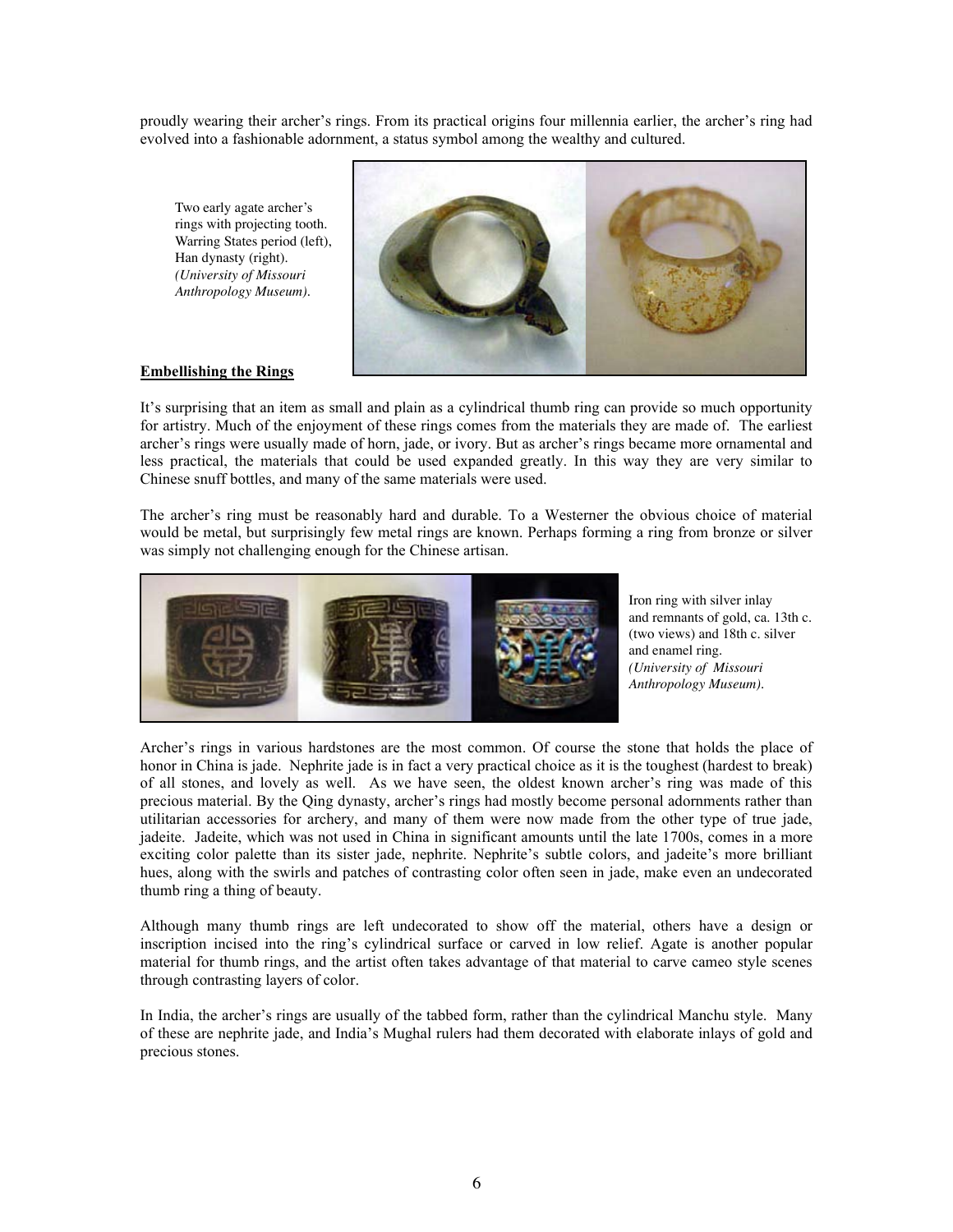

Two Mughal jade archer's rings inlaid with gold and precious gems, India, 17th c*. (Susan Ollemans Oriental Art (left), British Museum (right)).*

Glass can be used for thumb rings, either overlay carved, as in a snuff bottle, or simply imitating another material such as jade. The famous snuff bottle collector Emily Byrne Curtis had a clear glass ring painted on the inside with butterflies and flowers to match one of her inside-painted snuff bottles. The pair is illustrated in Bob C. Stevens' *The Collector*'*s Book of Snuff Bottles*. The inside of her ring is lined with silver to protect the painting.

Two Peking glass rings, one inscribed "When the sun sets and the moon rises, clusters cast shadows; when rain stops and wind ceases, bamboo regains silence. Be content with one's lot." (20th c.) Another 18th c. overlay glass. *(University of Missouri Anthropology Museum).*



It is interesting that early rings that show signs of usage and burial are often thinner walled and carefully shaped on the inside instead of being precisely cylindrical, as if custom fitted to the archer's thumb. Some early rings are also carved with designs on the *inside*, possibly to increase the archer's grip on the ring.

One issue that arises with cylindrical rings is "which end is up?" These rings usually have one end chamfered and the other concave (dished in). Logically one might think that the concave end should go against the bowstring to provide the sharpest release action. But Stephen Markbreiter in his 1975 *Arts of Asia* article argues for just the opposite, since placing the concave end toward the thumbnail provides more freedom of movement for the thumb. Even paintings showing archer's rings being worn are of little help in resolving this question, since few of the subjects ever actually used the rings in archery. Most rings with scenes or inscriptions on them support Markbreiter's view, if we assume the scene is to be viewed by the wearer, not by others.

## **A Famous Set of Rings**

Even more impressive than a well-carved single ring are sets of rings. Several rings of similar or complementary types, in a fancy case, made the perfect gift for a friend (or bribe for an official). The cases holding sets of archer's rings are often as impressive as the rings themselves.

A famous set of archer's rings was auctioned in April 2007 at Sotheby's Hong Kong. Lot 602, "Extraordinary Group of Seven Jade Imperial Archer's Rings," along with its original fitted cinnabar box and cover, former property of the Qianlong emperor (and probably stolen from the Summer Palace), went to an Asian collector for the princely sum of US\$6.1 million. Qianlong, perhaps the most well-known emperor, was a major patron of Chinese arts. He also strongly promoted the preservation of traditional Manchu culture and heritage, of which archery and archer's rings were key elements. It is not surprising that the famous engraving of Qianlong which is the frontispiece to Sir George Staunton's account of Lord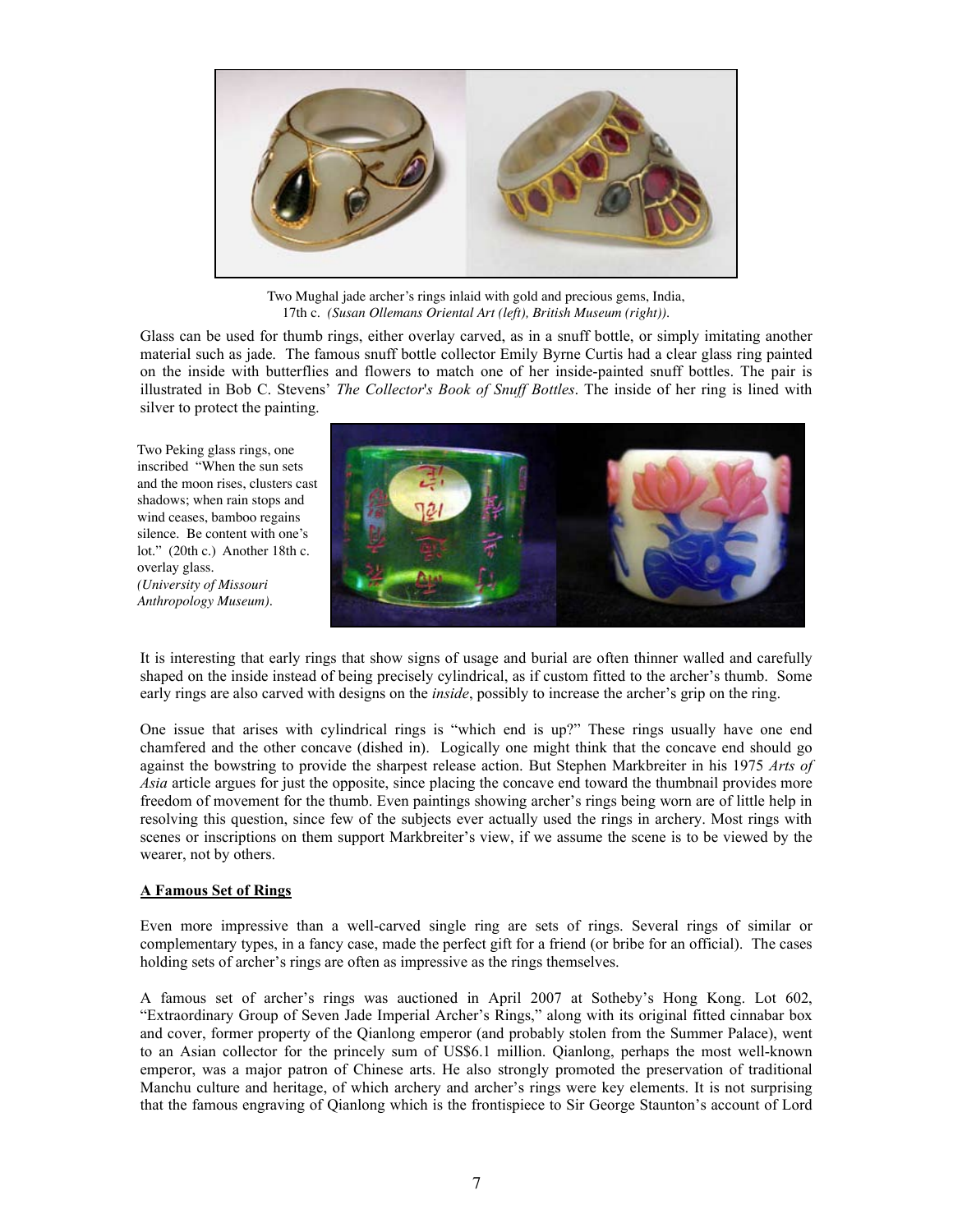Macartney's embassy to China shows archer's rings conspicuously displayed on both of Qianlong's thumbs.



Magnificent Imperial set of seven archer's rings and case, Qianlong. *(Courtesy Sotheby's Hong Kong, see also cover).*  $\mathcal{F}_{\mathcal{F}}$  and  $\mathcal{F}_{\mathcal{F}}$  are the poem  $\mathcal{F}_{\mathcal{F}}$  composed specifically for this ring as the ring as the ring as the ring as the ring as the ring as the ring as the ring as the ring as the ring as the ring as

The seven Qianlong rings, identical in size and shape, are of white jade, light and dark green jade, "red skin" green jade, and archaic Han jade. The rings are incised with scenes of mountains, pines, and clouds and the Emperor's poems in his own calligraphy. One white ring, for example, is carved with the poem "Fishing Alone at Hanjiang River," a poem Qianlong likely composed specifically for this ring as the figures and calligraphy are in complete harmony. These poems provide revealing insights into the ruler across several decades of his reign. "Fishing Alone at Hanjiang River," a poem Qianlong likely composed specifically for this ring as the figures and calligraphy are in complete harmony. These poems provide revealing insights into the ruler across several dec

The round lacquer box that holds the rings is carved with a design of three fish and flower scrolls. The inside of the box is incised with two additional Qianlong poems, including "Song of the Jade Archer's Rings." The base has a four-character Qianlong reign mark. Each ring is kept in a yellow silk liner within separate compartments to prevent damage. The Imperial workshops devoted extraordinary care to the design and workmanship of these masterpiece rings and their container.



Carved hardstone rings: Jade (left),3 agate rings, amber (right) *(University of Missouri Anthropology Museum.)*



*Left:* Nephrite ring in form of a *Lian*. The two halves of the ring are loose but interlocked and inseparable, all carved from one piece. (author's collection). *Right:* Thumb ring of compressed, powdered sandalwood with silver lining. Silk lined pewter case. 19th-20th c. *(University of Missouri Anthropology Museum).*

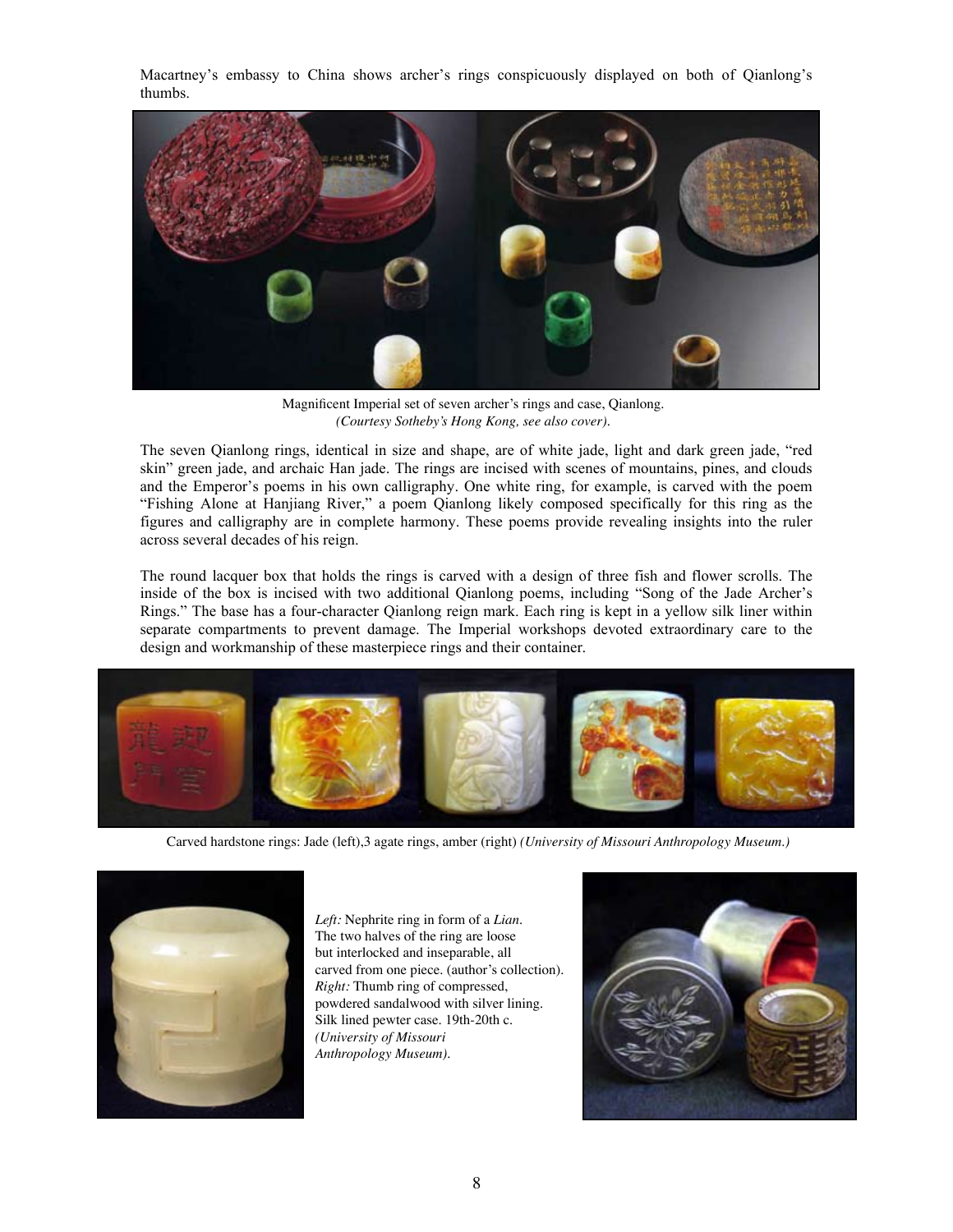## **Archer's Rings as Jewelry**

Chinese thumb rings need not reside passively on a collector's shelf—they can be worn as attractive (and durable) items of jewelry. The simplest and most obvious way is simply to wear it as a ring on the thumb or other finger. Some Manchu-style rings are too thick to wear comfortably this way, however, especially for women. A thumb ring can also make a "conversation piece" pendant, worn on a precious metal chain with the most attractive side facing outward. A Mughal-style ring inlaid with gold and gems offers additional opportunities for incorporation into jewelry designs.



Chinese objects incorporating thumb rings: calligraphy brush *(Courtesy Great Stuff by Paul Antiques, Frederick, MD)*, toothpick holder, Chinese charcoal-fired iron with jade handle.

## **Decorative Uses**

With the modernization of China in the 1920s, thumb rings became useless even for status purposes, and great quantities became available for other decorative uses. Most of these rings are made of low-quality jade or pseudojade, and they are still being made today. They appear on all sorts of made-in-China objects where a small cylindrical decoration is needed. These include miniature flowerpots, handles for Chinese charcoal-heated irons, opium lamp barrels and opium pipe dampers, parts of walking sticks, scroll ends, napkin rings, snuff bottles, saltshakers, toothpick holders, and even as mouthpieces for Chinese musical instruments. A few examples are shown above.

## **A Word for the Collector**

Collecting Chinese thumb rings shares many similarities and advantages with collecting snuff bottles. Several dozen rings can be housed in a single small padded box. The rings are less fragile than snuff bottles, less expensive, and are available in the same broad variety of materials and artistic motifs. Like so many Chinese decorative arts, top-quality archer's rings were once easy to find at very low cost. But the better examples sought by collectors today—interesting rings of top-quality material, with good carving, signs of use, and no damage—have become scarce and costly. The beginning collector should become acquainted with the limited literature on the subject and see as many collections as possible before making any serious purchases. An exceptionally fine collection of more than 500 thumb rings is housed in the Grayson Archery Collection at the University of Missouri Museum of Anthropology.

Whether you wear your archer's rings, collect them, or merely admire them in a museum, you are honoring a humble object that contributed to the conquest of China itself.